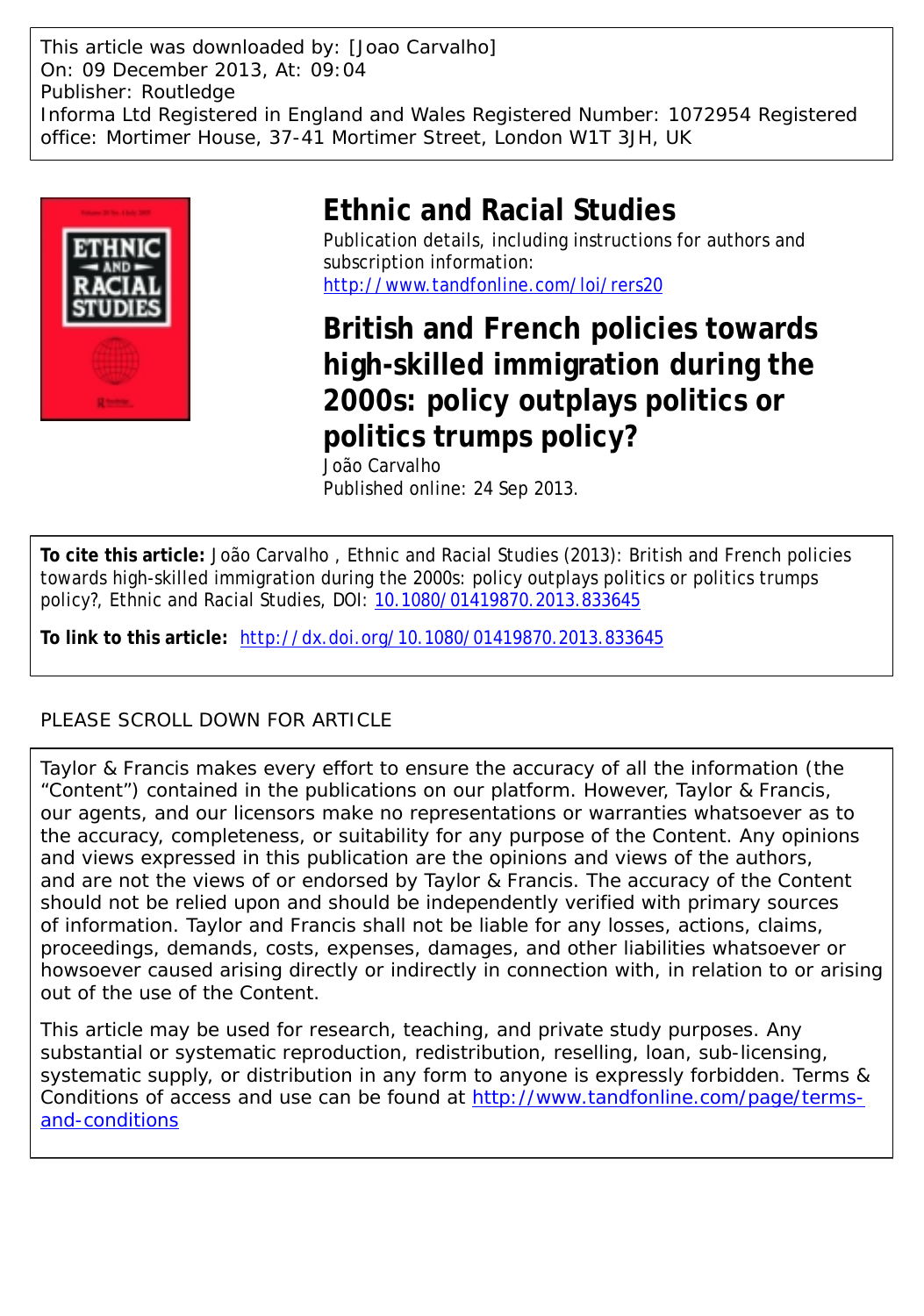# British and French policies towards high-skilled immigration during the 2000s: policy outplays politics or politics trumps policy?

João Carvalho

(Received 28 November 2012; accepted 2 August 2013)

## Abstract

Within the context of global competition for human talent, two policy shifts in favour of the promotion of high-skilled immigration (HSI) were observed in the UK and France during the 2000s. In light of similar policy inputs, this article compares the development and implementation of the British Highly Skilled Immigration Programme between 2002 and 2008 and the French Carte de Competences et Talents (Card of Competences and Talents) from 2006 to 2009. This research explores whether there was an overall convergence across these two European countries' policies towards HSI and if they have conformed to a similar client politics model. Whereas this politics model was identified in the UK, a policy gap was observed in France. This article relates the identified divergences with the political agency of the British and French policymakers, while the conclusions argue that politics trumped policy in the two selected cases.

Keywords: high-skilled immigration; immigration policy; client politics; immigration politics; UK; France

#### Introduction

Globalization has been regarded as a driving force fuelling the demand for highskilled immigration (HSI) to the most industrialized nations in the world (Lavenex [2007\)](#page-14-0). The enhanced value of human capital is a source of increasing concern for national governments that actively seek to prevent shortages of HSI in domestic labour markets and support endogenous economic growth. As it has been noticed that 'most OECD countries have introduced policies aimed at facilitating the recruitment of such workers in recent years and efforts along these lines can be expected to continue' (Chaloff and Lemaître [2009,](#page-13-0) 4). Thereby HSI refers to immigrants who move country for labour purposes, possess at least tertiary education and integrate into the top tiers of the labour market within the host societies. Unlike other types of immigration, the recruitment of this category of immigrants among industrialized countries has been conceived as 'successfully sold as a cost-free policy that produces substantial, if diffuse, benefits for the society in a global economy' (Freeman [2006](#page-14-0), 238). Notwithstanding its increasing salience at the international level, 'high-skilled labour immigration remains largely unexplored in political science owing to the lack of controversy it tends to trigger in the overall population' (Cerna [2009,](#page-13-0) 156).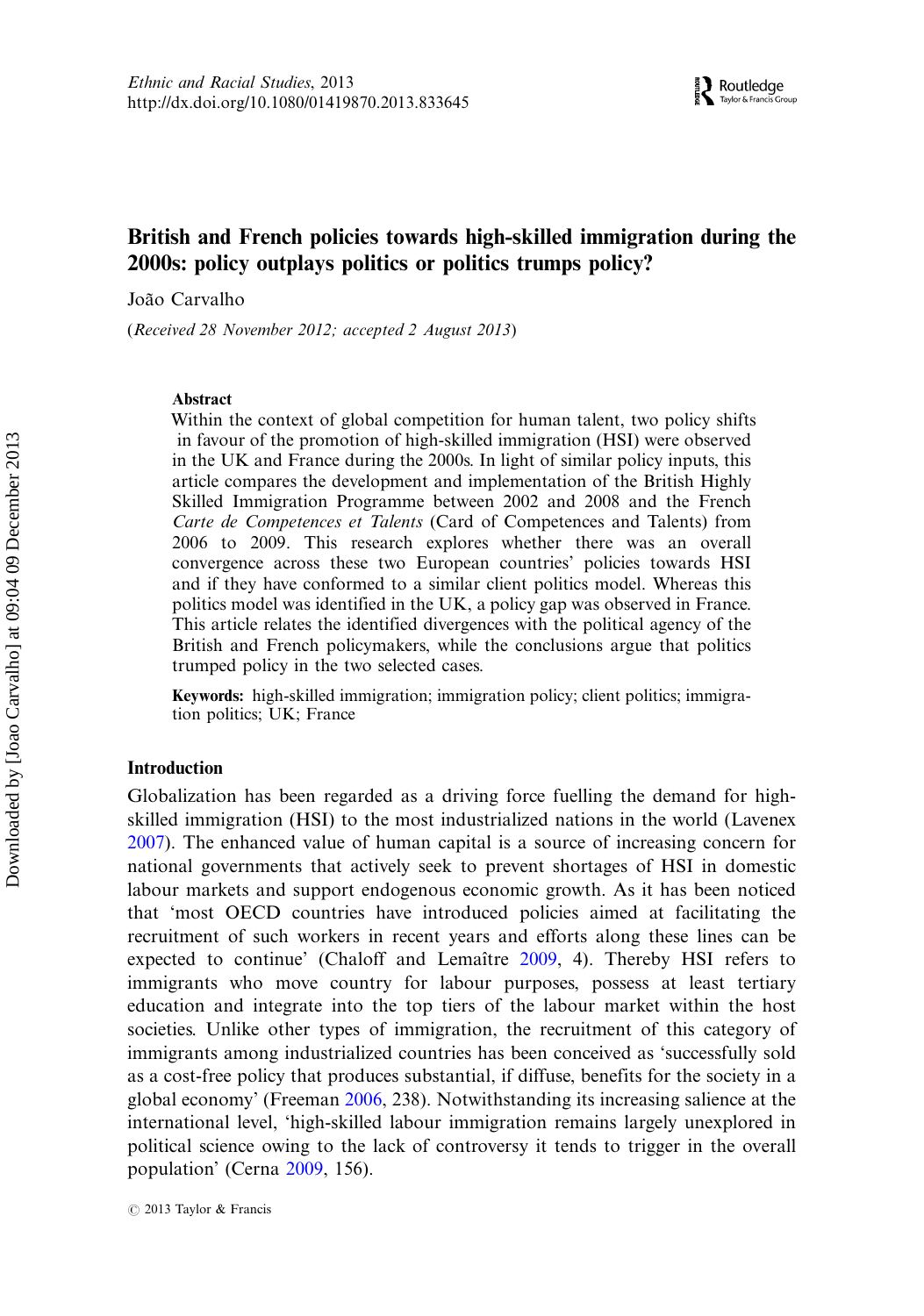# 2 J. Carvalho

Within this context, similar policy shifts in favour of the overt competition in the global labour market to attract HSI were observed across the British and French immigration policies in the 2000s. In the UK, the Labour government, initially led by Prime Minister Tony Blair, adopted a narrative of managed immigration from the early 2000 onwards. In France, the Interior Minister Nicolas Sarkozy, member of the government formed by the centre-right party Union pour un Mouvement Populaire (UMP), announced a new paradigm in favour of a 'selective' immigration policy in 2005. Both events were celebrated as the reopening of the British and French labour markets to immigration for the first time since their closure in the 1960s and 1970s (De Wenden [2008](#page-13-0); Geddes [2008](#page-14-0)). Furthermore, recent studies on British and French immigration policies suggest that 'the entry of highly qualified workers, either temporarily or for settlement, has generally been decided administratively, by decision-makers who are relatively insulated from the political process' (Schain [2008,](#page-15-0) 282).

In light of similar policy shifts in favour of promoting HSI into the two countries during the first half of the 2000s, this article will compare the British and French experiences by examining the development and implementation of the British Highly Skilled Immigration Programme (HSMP) between 2002 and 2008 and the French Carte de Competences et Talents (Card of Competences and Talents, CCT) from 2006 to 2009. Therefore, the potential convergence will be evaluated at the output (actions taken in pursuance of policy decisions) and implementation levels (consequences after the policy implementation) (Vedung [2000\)](#page-15-0). In parallel, this investigation will explore whether the British HSMP and French CCT conformed to a similar client politics model (Freeman [2006](#page-14-0)). As it will be seen further on, this political model suggests that a minority of interest groups benefit from the implementation of a particular public policy at the expense of the wider public and thereby constrain the public interest to attain their particular objectives (Freeman [1995](#page-13-0)). Following the structural approach to the study of immigration policy implied by the latter proposal, this article discusses whether 'policy trumped politics' and if the similar types of policy towards HSI adopted in France and the UK determined the subsequent intensity of this type of immigration.

In alternative to the increasing exclusion of political parties from the group of relevant actors within the policymaking process, this research will explore the role of the political stream behind the selected policy developments in the two cases (Kingdon [1995;](#page-14-0) Bale [2008\)](#page-13-0). This article will suggest that whereas the client politics model was observed in the UK, the observation of diffuse costs and concentrated benefits on the French CCT failed to explain the low intensity of HSI into France by 2009. Drawing from the analysis of immigration politics in the two countries, this investigation will help to understand the variations found at domestic level in the UK and at cross-national level by highlighting the differences on the agency of the British and French governments. The article begins by presenting the theoretical background that supports this comparative research and the following sections develop the analysis of the British and French policies towards HSI during the 2000s.

The convergence thesis and the policy gap hypothesis are explored throughout the first section, while the second section examines the client politics model. A third section explores the increasing negligence of political parties within immigration studies. The justification for the employment of a most-similar-cases research design is developed in the fourth section. The next sections develop the single-case analysis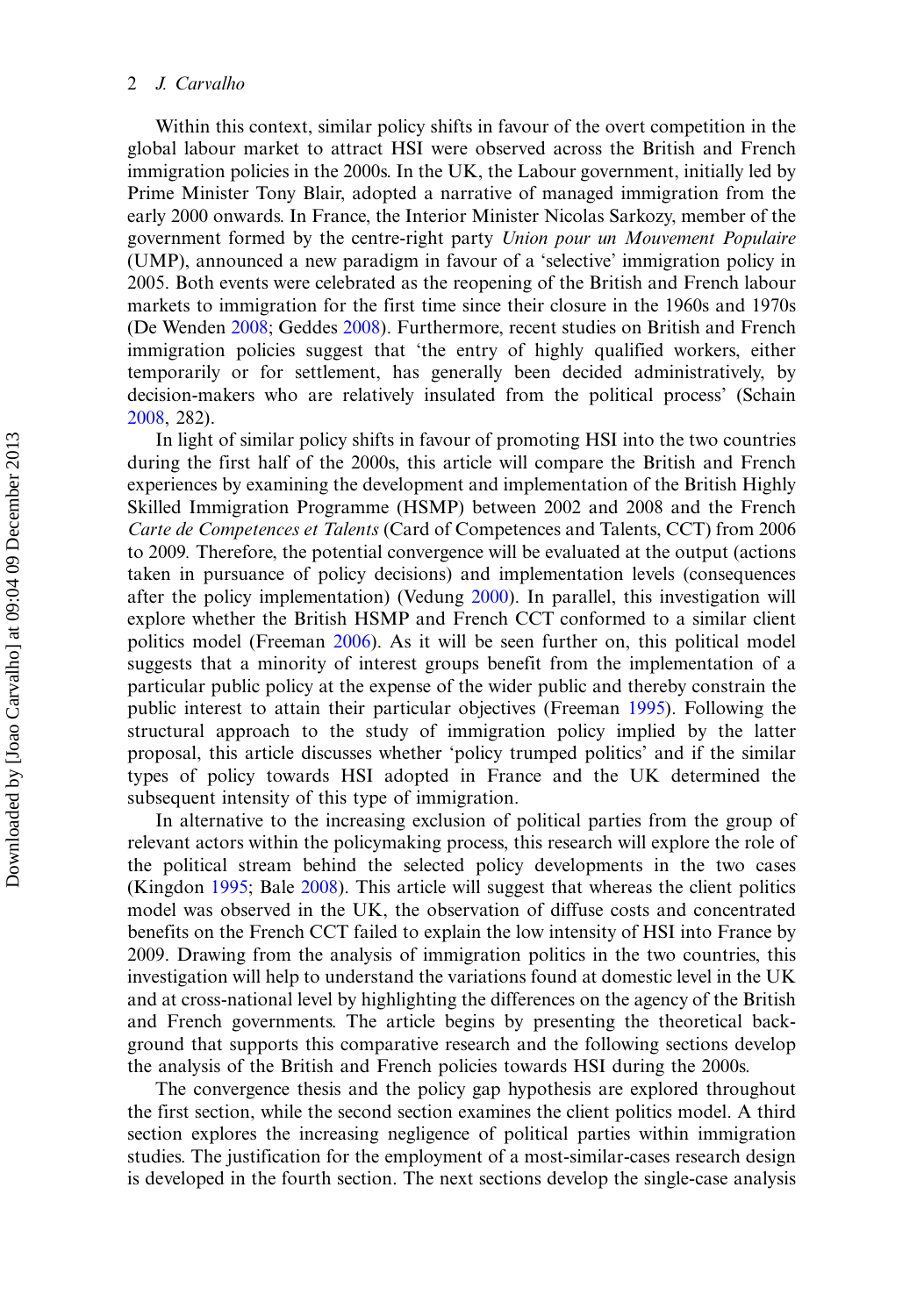of the development of HSMP in the UK and the CCT in France, while the final section provides a comparative synthesis that seeks to assess potential similarities and divergences across the British and French policies towards HSI. The conclusions explore the theoretical implications of this research and the contribution of this investigation to the field of immigration studies.

## Convergence and policy gap theses

The convergence thesis suggests that immigration policies of industrialized liberal democracies are becoming increasingly similar (Meyers [2002;](#page-14-0) Cornelius et al. [2004](#page-13-0)). This process is expected to be stronger at the regional rather than at the global level because of similar macro-structural characteristics across countries, such as membership of supranational organizations like the EU. Diverse factors have been proposed to understand the aforementioned convergence, such as parallel path development (similar domestic pressures and constraints prompt similar immigration policies); policy emulation; regional integration; global events as well as geopolitics; and public behaviour (Cornelius et al. [2004](#page-13-0), 17-19). Nonetheless, past comparative research on the HSI policies of nineteen industrialized countries has highlighted stronger levels of 'divergence rather than convergence toward a single HSI policy' across the selected cases (Cerna [2009,](#page-13-0) 157). This research concluded that proportional electoral systems were expected to be more restrictive on the policy towards HSI than majoritarian systems. Considering the similar policy departures in favour of the promotion of HSI in the UK and in France (two countries with single-member constituency systems), this article assesses if a convergence was observed across the British and French policies towards HSI in terms of policy outputs and outcomes.

Comparative research has also found an increasing number of cases where the objectives set on immigration policy by the national governments diverge from the policy outcomes. This political process was named a 'policy gap' (Cornelius et al. [2004,](#page-13-0) 4). Policy gaps can be of two main types: (1) those caused by unintended consequences of policy; and (2) those caused by inadequate implementation/ enforcement of the policy (Cornelius et al. [2004,](#page-13-0) 5). Nonetheless, a policy gap can be observed either in restricting an already active inflow, or in the process of promoting a new type of immigration as happened in Germany (Joppke [2004](#page-14-0)). Whereas the German government launched a green card programme with 20,000 available permits to incentivize the settlement of HSI in the country in August 2000, only 12,000 had been requested by April 2002 (Martin [2004](#page-14-0)). This policy proved incapable of jump-starting the desired inflow, notwithstanding the German's government official objectives (Joppke [2004\)](#page-14-0). Therefore, this article explores whether a policy gap was found in the British or French policies towards HSI in contrast to the expected convergence at cross-national level. The next section reviews the outline of a client politics model on immigration policy.

# Client politics model

A recent analytical framework proposed to understand immigration policy involves its disaggregation according to the distinct types of migration policy (not types of migration flows). This proposal suggests that particular types of policies are associated with specific patterns of politics and that 'policy determines politics'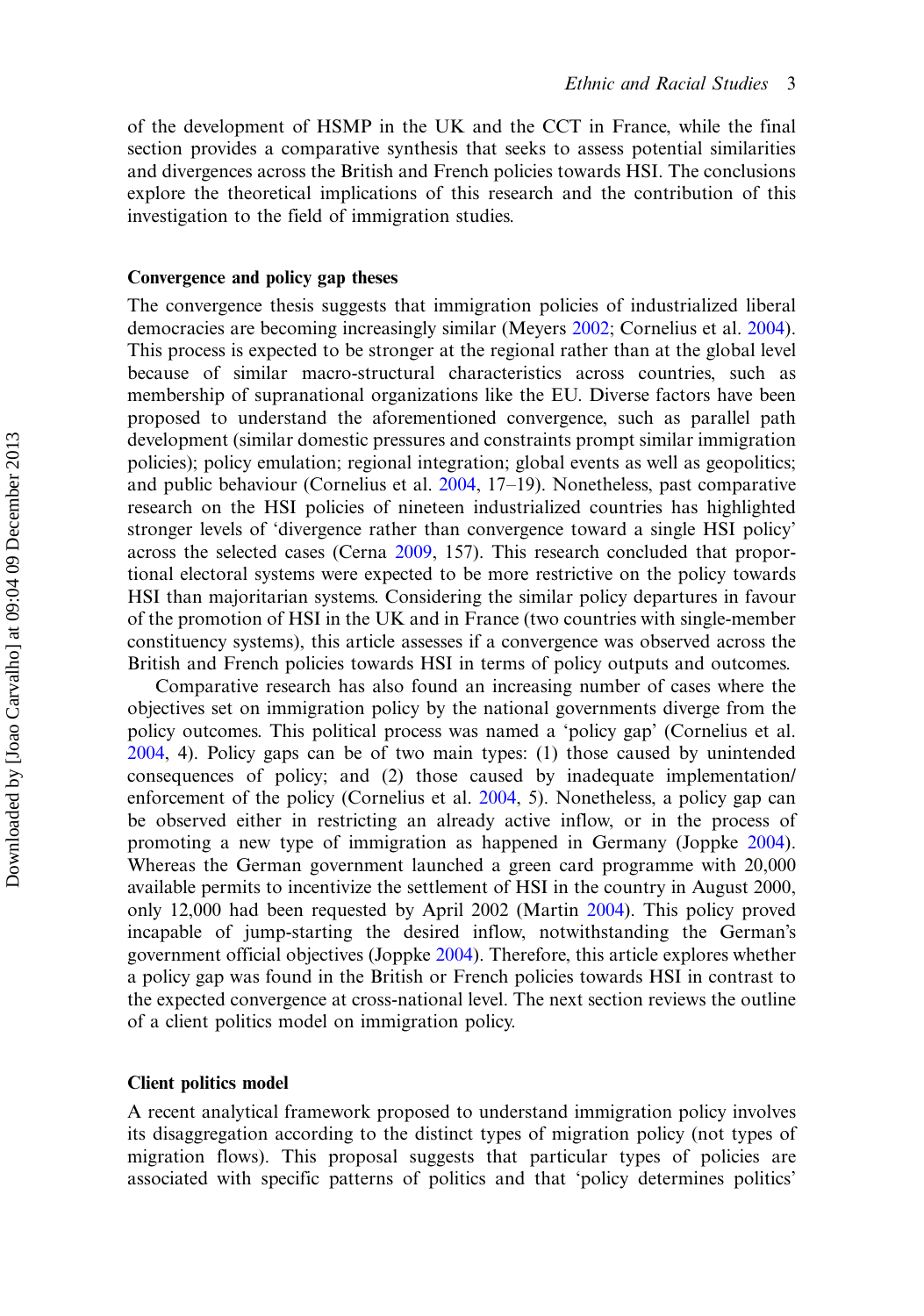# 4 J. Carvalho

(Freeman [2006](#page-14-0), 229). Consequently, each type of immigration policy (like the concession of permanent residence authorizations or visas for asylum and refugee purposes) involves a distinct distribution of costs and benefits across the host society. The structural regularities of each type of migration policy are expected to determine the patterns of politics to the corresponding type of immigration flow to which the policy is applied. Within this perspective, the concession of right to long-term settlement (with direct access to a stable residence authorization and entitlement to family reunion) is considered a good of scarce availability that entails the production of diffuse costs and concentrated benefits indicating the presence of distributive politics (Freeman [2006\)](#page-14-0).

Whereas the benefits are shared among the visa recipients and employers who hire these immigrants, the cost of conceding such residence authorizations is spread across the overall host society (Freeman [2006](#page-14-0), 230). The presence of a client politics model on immigration policy is supposed to account for the expansion of immigration into Western Europe in the last fifty years against the backdrop of public hostility (Freeman [1995](#page-13-0), 234). The presence of a client politics model on the immigration policies of western states is supposed to account for the expansion of the number of visas in the last fifty years against the backdrop of public hostility (Freeman [2006,](#page-14-0) 234). Considering the similar objectives of the British and French governments to promote HSI, this article will assess whether the British HSMP and the French CCT conformed to an identical client politics model by examining both the distribution of the costs and benefits of the selected immigration channels and the outcomes of their implementation. The next section explores the potential role of political parties on the management of external borders of liberal states like the UK and France.

# 'Bringing parties back in'

Political parties have been increasingly excluded from the range of explanatory factors explored by immigration studies, a trend that has been associated with the gap separating this strand of research from the literature on party politics (Bale [2008\)](#page-13-0). However, there are several reasons to consider political parties as relevant actors within the policymaking process. National governments are responsible for the levels of politicization of immigration policy, the ways that this social phenomenon is framed, and for its relevance within the legislative agenda (Schain [2008\)](#page-15-0). Executive power in liberal democracies rests with political parties that are oriented towards the renewal of their electoral mandates by defining issues and developing policies to advance their main aim (Hansen and Koehler [2005](#page-14-0)). Furthermore, past research conducted in the UK has indicated that political elites continue to enjoy considerable autonomy from pressure groups to determine immigration policy, which apparently challenges the client politics model (Statham and Geddes [2006](#page-15-0)).

Finally, the absence of a common immigration policy across the EU means that the European Commission lacks competence over the admission policies of the EU member states. Therefore, the national governments continue to manage labour inflows according to their own political priorities (Boswell and Geddes [2011\)](#page-13-0). In sum, it should be expected that political parties with access to government actually influence the steering of immigration policy. Drawing from the analysis of immigration politics across the two countries, this article will associate the variations

 $\bigcirc$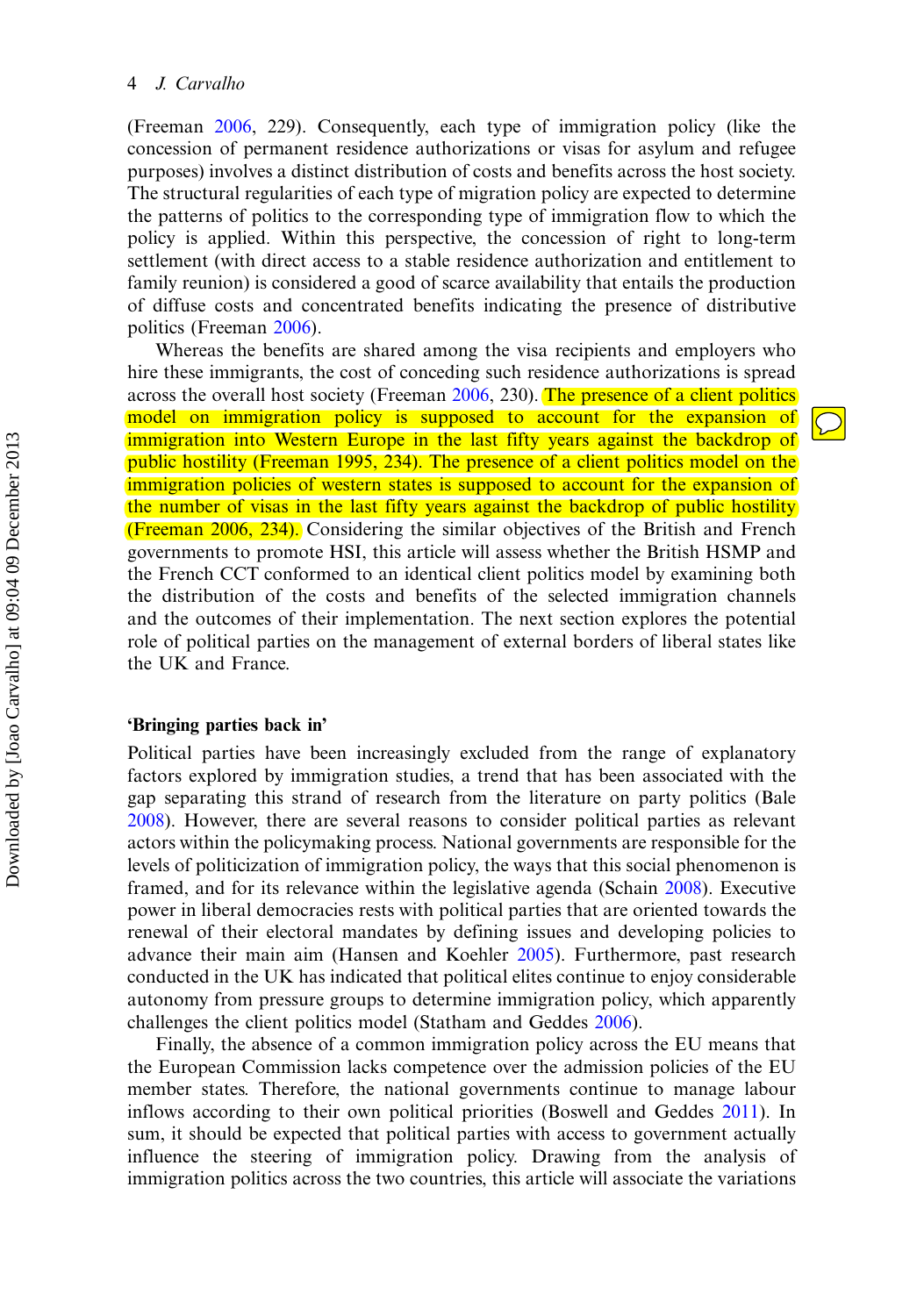<span id="page-5-0"></span>found in the British policy towards HSI, and at the cross-national level with the different political objectives of the British and French political actors. Before developing the analysis of the British and French experiences, the next section provides a brief justification of the present case selection.

# Justification of case selection

The justification of case selection is a topic frequently neglected in comparative studies that employ a most-similar-systems research design (Peters [1998\)](#page-14-0). The UK and France were selected as the most appropriate case studies because of the autonomy of the national governments to manage labour inflows and these two countries' similar macro-economic background. According to the 'veto players' theory, the British political system is characterized by the presence of a single veto player on the executive: the House of Commons (Tsebelis [2002\)](#page-15-0). This grants strong autonomy to the government because the first-past-the-post electoral system enhances the formation of a two-party system and solid government majorities in parliament (Mitchell [2008\)](#page-14-0). In the French semi-presidential system, the president lacks veto powers over governmental laws approved by the parliament. The National Assembly can veto the decisions of the French government, but the executive is often formed by a single party that enjoys a consistent majority in parliament, pre-empting potential opposition (Elgie [2008](#page-13-0)). Nevertheless, the French Constitutional Council operates as an additional chamber of legislature that possesses authority to suppress entire pieces of legislation before they are promulgated as law (Tsebelis [2002](#page-15-0)).

The French government is thus subjected to one more institutional veto player than its British counterpart, reflecting the lack of a written constitution and constitutional court in the UK. Nonetheless, the admission of immigrant workers in France has never been subjected to vetoes from the Constitutional Council in the past, unlike the management of family reunion (Weil [2005](#page-15-0)). Therefore, the British and French governments have so far enjoyed full autonomy to manage labour inflows according to their domestic priorities. At the economic level, the UK and France are among the most industrialized nations in the world and possess the sixth



Figure 1. Unemployment rates and GDP growth in the UK and France between 2001 and 2008. Source: OECD ([2011\)](#page-14-0).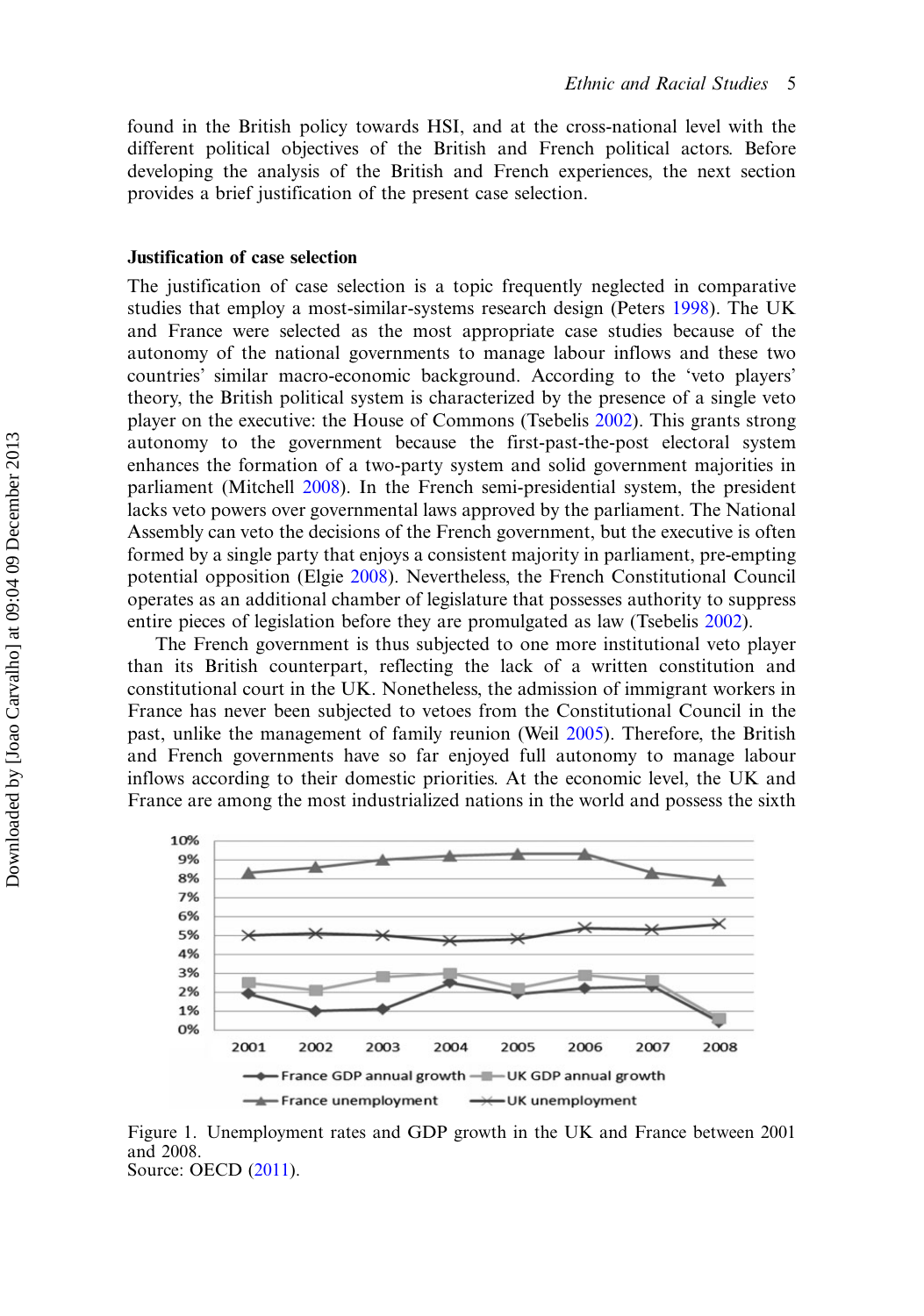and fifth largest economies in the world. Whereas unemployment was most intense in France than in the UK from 2003 to 2009, economic growth was stronger in the latter country (see [Figure 1](#page-5-0)) (OECD [2011\)](#page-14-0). Within these overall macro-structural similarities, the economic trends suggest a greater level of demand for foreign labour in the UK than in France. After the development of the theoretical background that supports this investigation, the next section explores the British case study.

# UK: the development of the British HSMP

In a confident position after the overwhelming victory in the British 2001 general election, the Labour government, led by Prime Minister Blair, introduced an overt policy shift on the management of labour inflows. A new narrative of 'managed migration' had been identified in a speech by the Immigration Minister Beverley Hughes in 2000 (Balch [2009](#page-13-0)). This narrative was consolidated two years later within the 2002 White Paper entitled 'Secure Borders, Safe Haven' under the leadership of the Home Secretary David Blunkett (Home Office [2002\)](#page-14-0). The document consistently emphasized the importance of human capital for economic success and the negative impact of skills gaps for economic growth reflecting a pro-business approach (Boswell [2003\)](#page-13-0). The liberalization of British immigration policy was also underpinned and legitimized by research conducted by epistemic communities (Balch [2009](#page-13-0)).

The 2002 White Paper recognized that computer services, health and medical services accounted for a large proportion of the labour visas issued before 2002 - 20% and 23%, respectively (Home Office [2002,](#page-14-0) 40). Consequently, the policy shift reflected the increasing shortages of skilled labour at the domestic level whilst the Labour government was eager to prove its credentials to sustain economic growth (Layton-Henry [2004](#page-14-0); Rawnsley [2010](#page-14-0)). Furthermore, Labour's project of modernizing public services, especially the National Health System (NHS), through the expansion of public expenditure would subsequently exacerbate the overall demand for HSI and the shortage of labour in the health sector (Labour [2001](#page-14-0)).

A new scheme to attract HSI was announced in the 2002 White Paper: the HSMP that replaced the preceding Innovators Scheme established in 2000 (Home Office [2002\)](#page-14-0). This new migration channel operated as a points system based on qualification levels, past income and professional achievement (Messina [2007](#page-14-0)). Those who obtained seventy-five points and proved possession of financial means to support themselves and their families during the duration of stay were granted a oneyear residence authorization to seek a job without having a previous sponsor. After securing employment at a level warranted by their skill base, further leave to remain would be granted. These immigrants enjoyed the right to family reunion, while entitlement to a long-term residence authorization was acknowledged after a probation period of four years (Home Office [2002\)](#page-14-0). Concession of this right to HSI suggests the distribution of concentrated benefits and diffuse costs that should lead to the identification of a client politics model (Freeman [2006](#page-14-0)).

Moreover, the HSMP was characterized as a supply-driven system wherein the UK state welcomed applications independently of a specific job offer in the labour market and HSI were allowed to enter the UK without secure employment (Messina [2007;](#page-14-0) Challof and Lemaître 2008). This trend indicated the adoption of a laissez-faire approach because these immigrants' legal settlement was only dependent on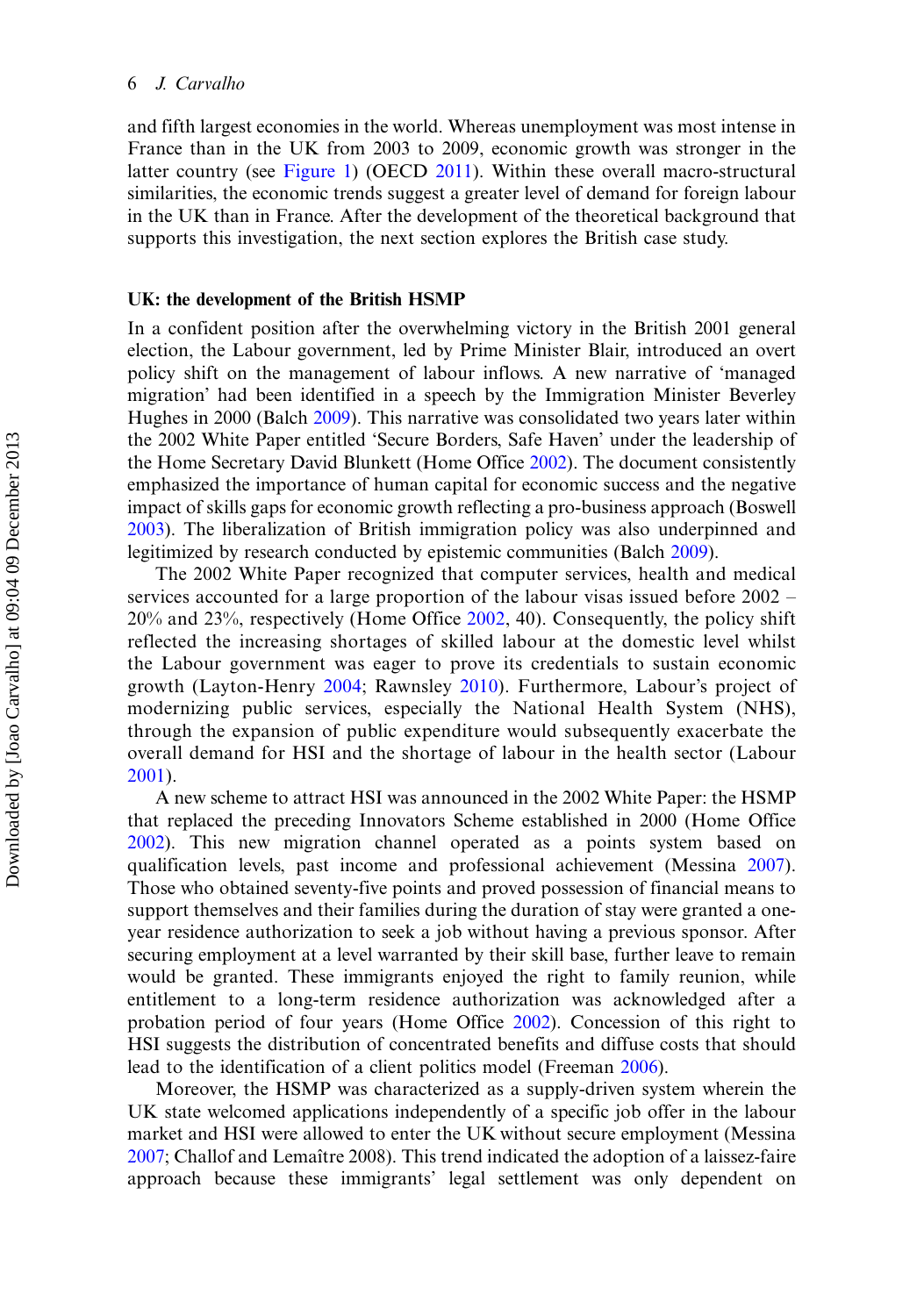

Figure 2. HSMP applications approved in the UK between 2002 and 2008. Source: Salt [\(2009](#page-14-0), 109).

incorporation into the labour market at a level warranted by their skills. Reflecting the government's liberalism, Blunkett argued that no upper limit on immigration could be imposed (Geddes [2008,](#page-14-0) 143). The entry requirements of the HSMP were lowered to sixty-five points in 2003 in response to a decline in the number of candidates, an objective fully attained in the following years (see Figure 2) (Sales [2007\)](#page-14-0).

Just three years after the publication of the 2002 White Paper, the Labour government issued a new blueprint for immigration policy entitled 'A points- based system: Making immigration work for Britain' (Home Office [2005\)](#page-14-0). Unlike the past narrative of managed immigration, this document subjected the management of inflows to the national interest only (Sales [2007](#page-14-0)). The new plan reflected Labour's electoral strategy to neutralize the Conservatives' challenge on this public policy in the context of Blunkett's forced resignation as home secretary and intense public concern with immigration (Gould [2007](#page-14-0), 35). Notwithstanding the announcement of a general points system to manage all labour inflows, Blair directly acknowledged the dependence of public services upon the provision of HSI in the foreword of the 2005 White Paper: 'Our vital public services depend upon skilled staff from overseas. Far from being a burden on these services, our expanding NHS, for example, would have difficulty meeting the needs of patients without foreign-born nurses and doctors' (Home Office [2005,](#page-14-0) 5).

The Prime Minister's foreword conforms to the policy model of distributive politics because the promotion of HSI was framed as a cost-free policy that entailed diffuse benefits across society (Freeman [2006](#page-14-0)). Besides recognizing the domestic shortage of this type of immigrant, Blair overtly acknowledged the Labour government's vested interest in hiring HSIs to support the NHS modernization, which had been a platform of his electoral campaign. Otherwise, Labour's project to rebuild public services could be derailed by bottlenecks of skilled labour in the domestic market that would send financial costs soaring and jeopardize its implementation, according to a National Review article on 8 May 2006. The potential shortage of human capital could also jeopardize overall economic prosperity. Consequently, Blair placed the British state among the social groups with a vested interest in promoting HSI that push for a client politics model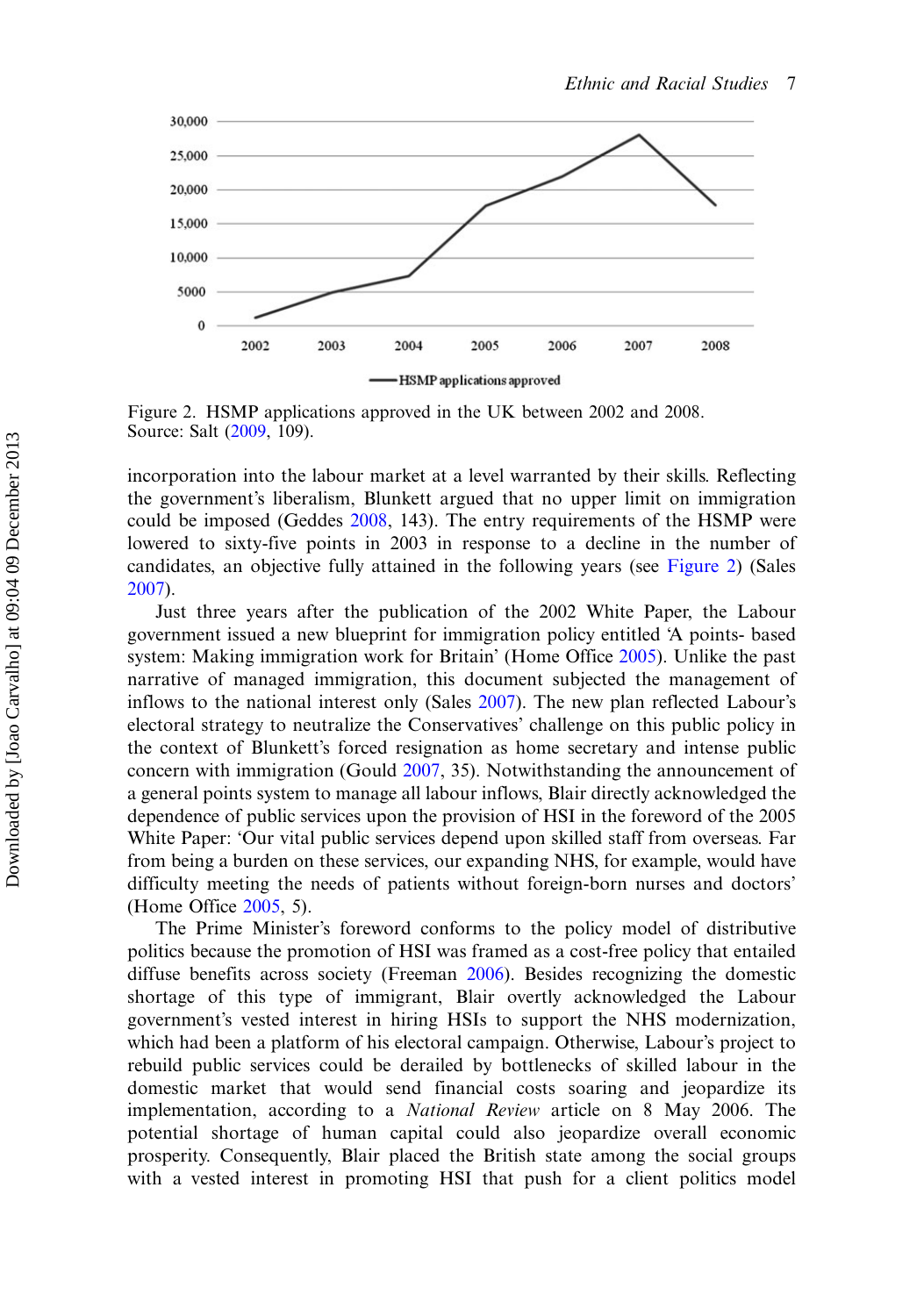(Freeman [1995](#page-13-0)). Notwithstanding the proposal for a points system in 2005, the HSMP was only replaced in 2008 after Gordon Brown became the Labour prime minister (Rawnsley [2010\)](#page-14-0).

The Labour government curtailed access to the HSMP after the eruption of the financial crisis in the late 2000s. At the 2007 Conference of Trade Unions, the new prime minister presented an employment package seeking to provide 'a British job on offer for every British worker' (Daily Telegraph, September 10, 2007). Brown's discourse was interpreted as an attempt to reconnect with the disfranchised British working class (Eatwell [2010](#page-13-0)). The proposed package increased levels of past income demanded to candidates and imposed the deployment of English tests on access to the HSMP. Therefore, Brown dropped Blair's laissez-faire approach, while the subsequent crackdown on the intensity of HSI was conceived as an instrument to tackle growing unemployment (Sales [2007](#page-14-0)). Henceforth, this type of immigration decreased in 2007, demonstrating the Labour government's ability to attain its overt policy aims ([Figure 1\)](#page-5-0). In sum, the British government adopted a laissez-faire approach towards HSI with the establishment of the HSMP, which conformed to the outline of a client politics model until 2007. Now, an examination of the French policy towards HSI is provided in the next section.

# France: the elaboration and implementation of the CCT

A policy shift for the promotion of HSI into France was observed in June 2005 in the discourse of the Interior Minister Sarkozy (Schain [2008](#page-15-0)). At the UMP convention on immigration policy entitled 'Selected immigration, reinsured integration', Sarkozy announced a new paradigm that sought to move from 'unwanted immigration' to 'selective immigration'. The objective was to obtain a stronger balance between 'labour immigration and rights' immigration' (referring to family reunion and asylum) (Sarkozy [2005\)](#page-14-0). Subsequently, Sarkozy added: 'We need to attract skilled workers, entrepreneurs, researchers, university professors through a points-system like Canada' (Sarkozy 2005). Consequently, this event was identified as a policy departure towards an active policy to attract HSI. While the problems in the recruitment of engineers and scientific researchers were low in 2005, particular bottlenecks were still found in the construction and health sectors between 2005 and 2007, indicating some modest demand of HSI in France (CREDOC [2005](#page-13-0), [2008](#page-13-0)).

Nonetheless, the policy departure on immigration policy was closely associated with Sarkozy's two-pronged electoral strategy for the 2007 presidential elections (Marthaler [2008](#page-14-0)). On the one hand, Sarkozy detached himself from President Jacques Chirac's unpopular legacy to win the UMP presidential nomination for the 2007 ballot by promoting his political programme as a 'rupture' with the Chirac's political and economic legacy (Perrineau [2008](#page-14-0), 79; Schain [2008](#page-15-0)). On the other, the Sarkozy's framing of family reunion as an illegitimate or unwanted type of immigration represented the informal co-option of the agenda on the immigration policy of a French extreme-right party – Front National's  $(FN)^{1}$  $(FN)^{1}$  $(FN)^{1}$  and operated as a vehicle to mobilize this party's voters for the 2007 presidential elections (Marthaler [2008;](#page-14-0) Noiriel [2008](#page-14-0)). Sarkozy assumed his intention to 'seduce the FN's electorate' (Le Parisien, March 29, 2006) at the public level but was forced to distance himself from the extremists' proposals as well: 'I challenge anyone to find a single idea that I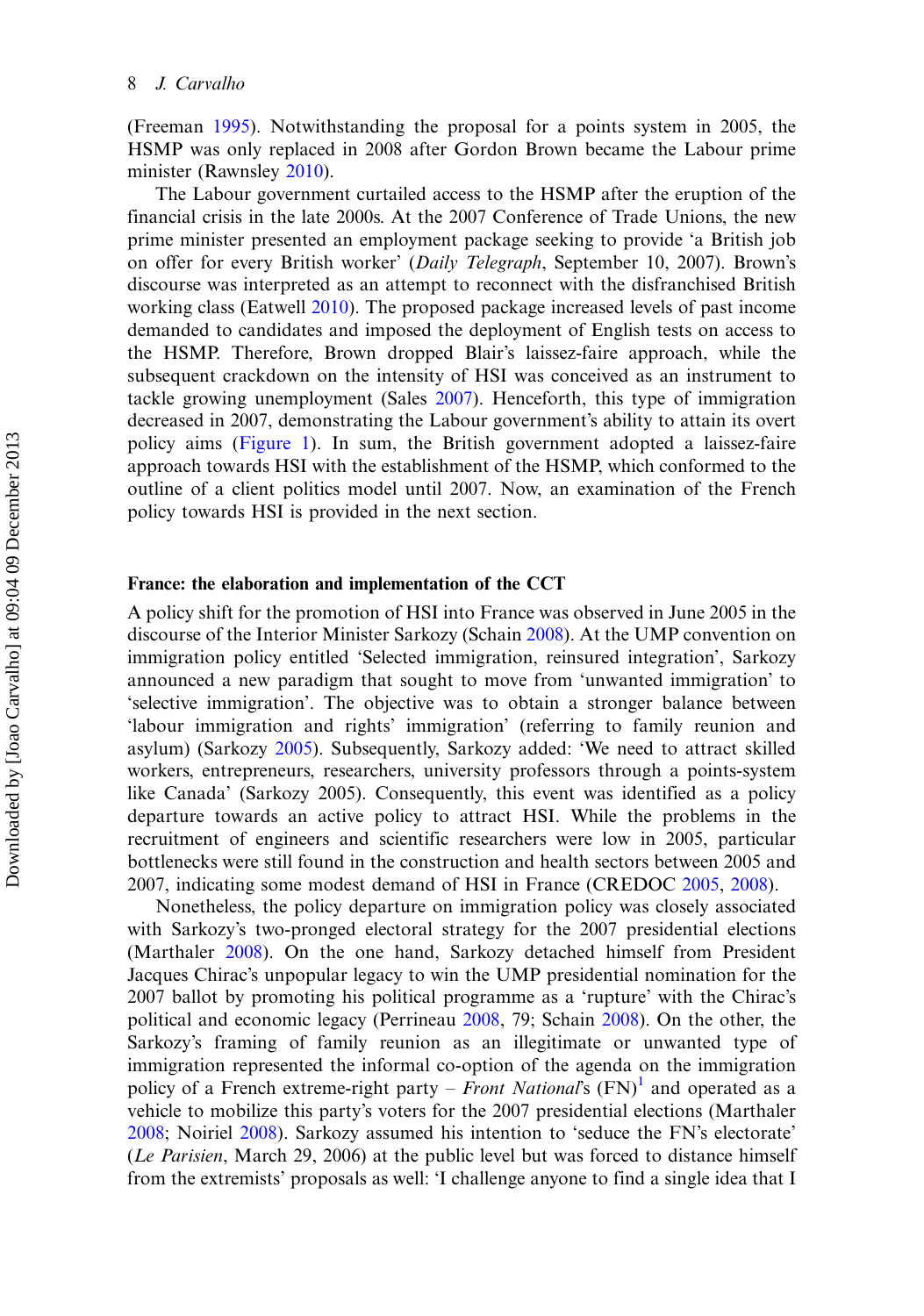have presented that is consistent with Mr. [Jean-Marie] Le Pen's, $^2$  $^2$  including on immigration' (Le Parisien, October 20, 2006).

Sarkozy ([2006,](#page-15-0) 39-40) presented a new immigration law to the French parliament in 2006 as a 'rupture with a single-sided rationality' and a 'zero-immigration' policy that damaged France's interests. Consequently, the third component of the new legislation encompassed the promotion of 'selected immigration' and Sarkozy announced the creation of a new residence card: the CCT valid for a period of three years to HSI 'who contribute for French economic dynamism' (Sarkozy [2006](#page-15-0), 5). However, the interior minister also informed the members of parliament that 'any opening to global labour migration is not envisaged' while the long-term settlement of HSI from underdeveloped countries would be prevented to prevent the brain-drain effect (Sarkozy [2006](#page-15-0), 5). These statements suggested a salient level of incongruity between the initial objective to set a points system for HSI, like Canada, and simultaneously ensure the closure of the French labour market to labour inflows. The legislator's concerns with the development of overseas countries also seemed incompatible with the objective to compete with other industrialized nations for attracting HSI at the international level (Ferrand [2008](#page-13-0)).

In consequence of Sarkozy's priorities, the 2006 immigration law instituted the CCT for those immigrants whose skills and talents were ranked by the French state as relevant for sustainable economic development or to the country's improvement in scientific, sports, cultural or humanitarian areas. This channel for HSI was thus based on 'discretionary consideration of the ''added value'' of hiring a foreign worker' (Chaloff and Lemaître [2009,](#page-13-0) 20), leaving sufficient powers to the French state to refuse admission of any candidate, even after they had secured an employment sponsor. The CCT included the right to long-term settlement after a probation period of six years (Lochak and Foteau [2008\)](#page-14-0). Nevertheless, nationals from countries included in the Priority Solidarity Zone  $(PSZ)^3$  were deprived of the right to renew their CCTs to prevent the brain drain effect. This action reduced the incentives provided to a large pool of potential candidates to the CCT, in particular from francophone countries with former colonial ties with France (Ferrand [2008](#page-13-0)). Consequently, the geographic criterion within the CCT imposed on access to longterm settlement prevents the observation of diffuse benefits and concentrated benefits at the general level, unlike the HSMP in the UK.

Despite the announcement of the policy shift in 2005, the CCT was left inoperative until the *Commission nationale des compétences et des talents* (CNCT) specified the vague access criteria set by the 2006 immigration law, at a time when Sarkozy was already the French president (Lochak and Foteau [2008\)](#page-14-0). Consequently, the 2007 immigration law integrated the CNCT's conclusions: to liberalize the concession of this residence authorization to high-ranking employees of multinationals, and set specific key priority areas (physics, chemistry, biology, maths, information technology, agronomy, marketing, human resources, management and finance (CNCT [2007\)](#page-13-0). Possession of a master's degree or higher qualification was demanded to gain the CCT, while candidates deprived of work experience were ineligible to apply (CNCT [2007\)](#page-13-0). The CCT had a far more restrictive character than the scheme inspired by the Canadian points system mentioned by the interior minister in 2005, which suggests important divergences between the policy inputs and the actions taken in pursuance of those objectives.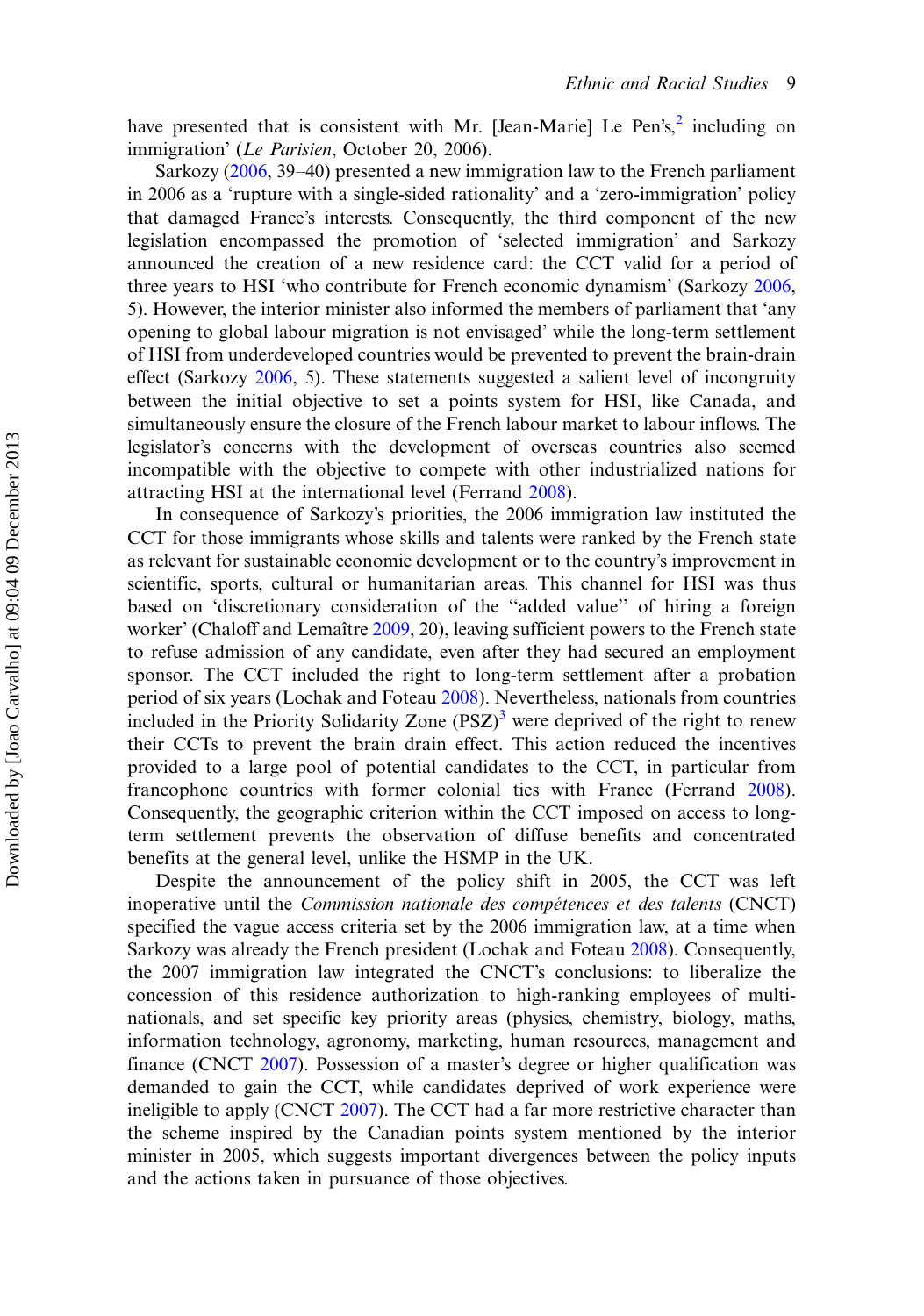The implementation of the CCT from 2007 onwards was followed by insignificant inflows of HSI into France: only five CCTs were granted in 2007, 183 in 2008, and 364 in 2009 (SGCICI [2011](#page-15-0), 43). Consequently, fewer than 600 immigrants benefited from Sarkozy's objective to attract HSI by 2009, leading to the identification of a policy gap between the objectives set by the interior minister in 2005 and the outcome of this policy implementation in 2009. A report elaborated by Senator André Ferrand (member of the UMP) and presented to the French senate on the policy towards labour inflows noted that only forty-four CCTs had been granted in 2008 notwithstanding the official target of 2,000 (Ferrand [2008,](#page-13-0) 65). The French CCT proved unable to address the particular bottlenecks of HSI that had been identified in the domestic labour market, both in the construction and health sectors.

Furthermore, the report complained about the widespread lack of information about the CCT across French embassies, and recommended the relaxation of access criteria to this labour authorization, as well as the suppression of obstacles posed to the long-term settlement of candidates from countries included in the PSZ, particularly those of Francophone origin (Ferrand [2008,](#page-13-0) 65). References to potential opposition from social actors, like trade unions, to the promotion of HSI or to the diminished availability of candidates with French fluency were absent from the conclusions of this report. Consequently, difficulties to jumpstart the inflow of HSI into France were associated with inadequate implementation of the policy objectives set in 2005 throughout the subsequent years, rather than with other factors.

Whereas the policy towards HSI from countries included in the PSZ had the outline of a guest worker system, the recognition of the right to long-term settlement of the candidates of the remaining countries presupposed the distribution of diffuse costs and concentrated benefits that should lead to a client politics model. However, this structural regularity failed to explain the residual intensity of HSI into France between 2007 and 2009. The policy shift operated in France regarding HSI was associated with the electoral strategy of the interior minister for the 2007 presidential elections and failed to become a reality by the end of the 2000s. Consequently, the French policy towards HSI can be regarded as a case of 'words that succeed policies that fail' in light of Sarkozy's electoral success or as a case of 'simulative politics' (Edelman [1977;](#page-13-0) Cento Bull [2009\)](#page-13-0). The following section compares the policies of the two selected countries towards HSI.

# Comparative synthesis

This section presents the comparative analysis of the British and French policies towards HSI during the 2000s. Policy shifts towards the active promotion of HSI were observed in the two countries in the early and mid-2000s, suggesting a potential convergence of policy inputs. However, this convergence did not encompass the narrative employed to support the policy shifts or the motivations behind the policy developments. Whereas the British government adopted a narrative of managed migration stirred by the national shortages of HSI and the Labour Party's project to modernize public services, the French policy shift sought to increase the intensity of 'selected immigration' in comparison to 'unwanted inflows' motivated by Sarkozy's strategy for the 2007 presidential elections.

Furthermore, the convergence of the British and French policies to promote HSI derailed at the output and implementation levels. A points system was established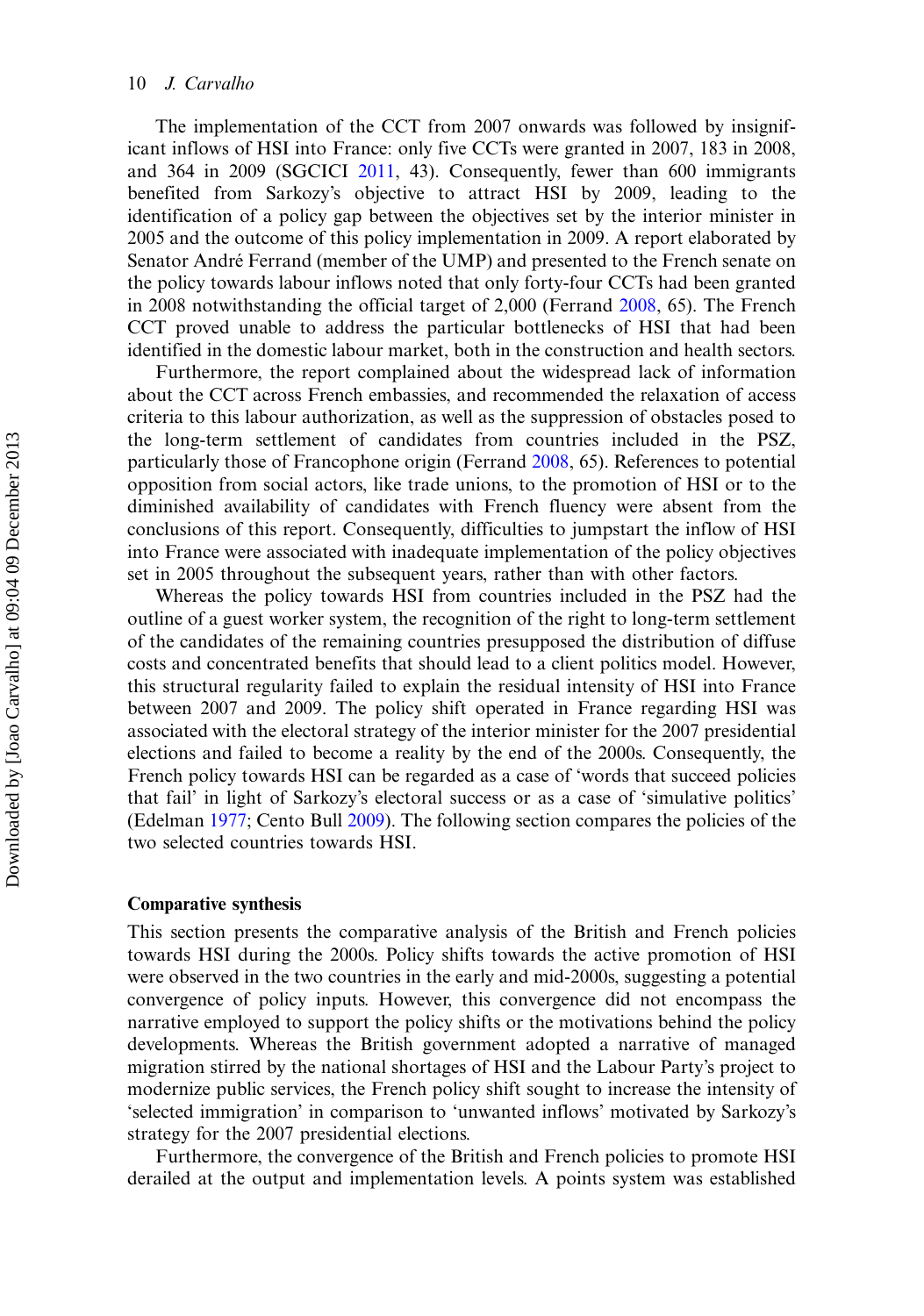with the deployment of the HSMP in 2002 reflecting the Labour government's laissez-faire approach to the management of HSI. The French CCT of 2006 set a highly discretionary process for HSI admission, while the concession of long-term residence authorizations was dependent on the geographic origins of the candidates. Consequently, the British HSMP had a far more liberal character than the French CCT and the implementation of these two channels for HSI led to completely distinct outcomes in the two countries. The annual rate of HSI into the UK between 2002 and 2008 is greater than the sum of all the CCTs granted by the French state between 2007 and 2009. Notwithstanding the higher levels of unemployment in France, the CCT failed to address the identified shortages of HSI at the domestic level.

The failure to promote HSI into France reflected the inadequate implementation of the policy objectives set in 2005, as it was referred in the Senate's report on labour inflows, prompting the observation of a policy gap in this case. The restrictive character of the CCT in France challenges the conclusion that majoritarian systems are more prone to adopt liberal policies towards HSI (Cerna [2009](#page-13-0)). The distribution of diffuse costs and concentrated benefits of the British HSMP and the intensity of HSI into the UK between 2002 and 2008 suggests the observation of a client politics model in the UK. However, the partial observation of the same structural regularities within the CCT (regarding candidates from countries excluded from the PSZ) failed to help to understand the residual intensity of this type of inflow into France. Notwithstanding the selective concession of the right to long-term settlement to HSI, the subsequent concentrated benefits and diffuse costs failed to determine the intensity of HSI, demonstrating the limits of the client politics model.

Alternatively, the distinct political objectives of the British prime ministers and the French interior minister (later elected president) helped to understand the fluctuations found within the UK and the strong divergence at the cross-national level. Blair adopted an initial laissez-faire approach that was moderated by his successor after the emergence of an economic crisis in the late 2000s. In France, a strong contradiction was found between Sarkozy's announcement of a 'points-system like Canada' in 2005 and his objective to simultaneously keep the French labour market closed to inflows. Unlike the British pro-business approach, the French policy shift reflected Sarkozy's two-pronged strategy for the 2007 presidential election. Consequently, the British and French policies towards HSI throughout the 2000s seemed to be deeply embedded in domestic political contexts rather than formulated by policymakers insulated from the political process (Schain [2008](#page-15-0)). The analysis of the agency of political actors involved in the policymaking process has complemented the identification of a client politics model in the UK and has helped to understand the policy gap identified in France.

### Conclusions

This article has highlighted the lack of convergence between British and French policies towards HSI, which was confined to the broad aim to compete to attract HSI at the international level. Strong variations have been identified on the different stages of this policy cycle in the two countries. Both national governments employed different narratives to support the policy shifts within different economic contexts. The substantial divergences found at the output level across the two countries were later reflected in the opposite outcomes of the implementation process. The British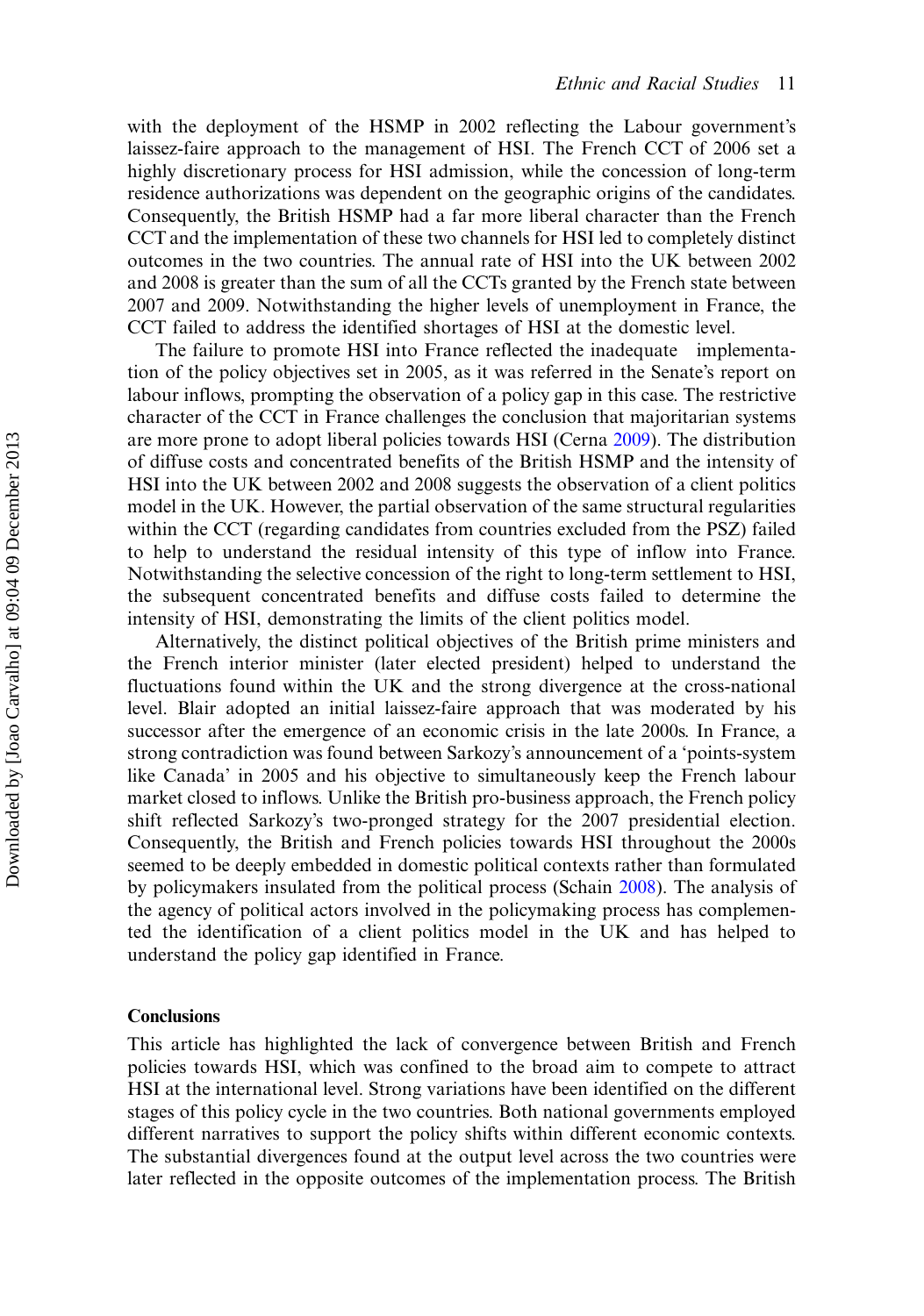<span id="page-12-0"></span>HSMP had an overt liberal character in contrast to the restrictive nature of the French CCT, a trend that helps to explain the disproportional annual intensity of HSI into the UK in comparison to France. Effectively, a policy gap was identified across the objectives set by the French policy towards HSI in 2005 and the policy outcomes of the CCT by 2009, which was associated with the ambiguous aims of the French interior minister.

This investigation warns immigration studies of the potential pitfalls of inducing policy outcomes from the policy input without consistent research of the output and implementation levels. Failure to perform an analysis of the different stages of a policy development can lead to flawed conclusions about its outcomes, like the aforementioned celebrations of the reopening of the French labour market to immigration. Whereas this investigation identified a client politics model on the British policy towards HSI, the French CCT entailed the partial distribution of diffuse costs and concentrated benefits. The assumption that structural regularities, like the particular distribution of costs and benefits caused by the different types of policy, determine the subsequent intensity of the corresponding inflows is thus challenged by the French experience. The majoritarian character of the British and French electoral systems also failed to help to understand the divergences found at the cross-national level, suggesting that important variations might have been understated by previous comparative research.

In contrast to the latter approaches, this article has associated the identified fluctuations in HSI policy within the UK and at the cross-national level with the political agency of the British and French governments. The Labour government's laissez-faire approach to HSI until 2007 reflected a pro-business approach and the vested interest of supporting the ongoing investment of the modernization of public services. This approach was watered down by Blair's successor in face of a new political context in the late 2000s. By contrast, Sarkozy's policy shift in favour of the promotion of HSI stemmed from his electoral strategy for the 2007 presidential election, rather than on economic pressures, and never became a reality. Therefore, this article has argued that politics trumped policy and reasserted the importance of political parties with access to the policymaking process as an indispensable explanatory factor to understand policy developments in the UK and France. Immigration studies should therefore acknowledge the salience of political parties and complement the analysis of structural factors with the examination of political agency.

#### Acknowledgements

The author would like to thank the two anonymous reviewers for their helpful comments.

# **Notes**

1. The FN electoral manifesto at the 2002 presidential election included references such as: 'The massive immigration that we endure affects our national identity and consequently France's existence' (Front National [2001,](#page-14-0) 26); 'Family reunion: the installation of settlements' and 'Right of asylum and renewable residence authorisation: immigration becomes uncontrollable' (Front National [2001](#page-14-0), 18).

Jean Marie Le Pen was the leader and founder of the extreme-right party Front National since 1972.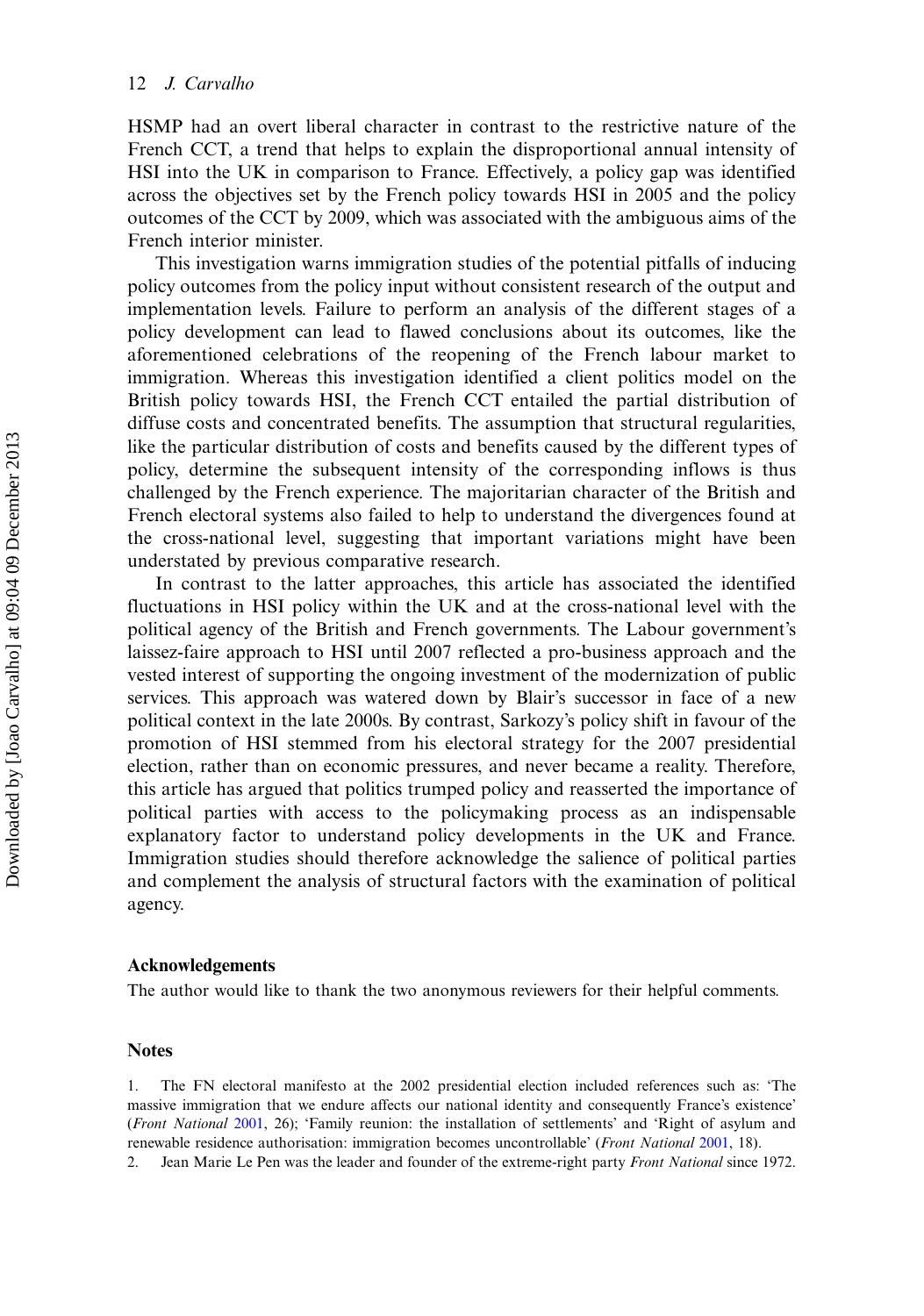<span id="page-13-0"></span>3. The PSZ includes countries with which France plans to sign privileged solidarity and sustainable development partnerships: Afghanistan, Algeria, Angola, Benin, Burkina Faso, Burundi, Cambodia, Cameroon, Cape Verde, Central African Republic, Chad, Comoros, Congo, Côte d'Ivoire, Cuba, Democratic Republic of Congo, Djibouti, Dominican Republic, Equatorial Guinea, Eritrea, Ethiopia, Gabon, Gambia, Ghana, Guinea, Guinea-Bissau, Haiti, Kenya, Laos, Lebanon, Liberia, Madagascar, Mali, Mauritania, Morocco, Mozambique, Namibia, Niger, Nigeria, Palestinian Territories, Rwanda, São Tome´ and Principe, Senegal, Sierra Leone, Sudan, Tanzania, Togo, Tunisia, South Africa, Suriname, Uganda, Vanuatu, Vietnam, Yemen and Zimbabwe.

# **References**

- Balch, Alex. 2009. ''Labour and Epistemic Communities: The Case of Managed Migration in the UK." British Journal of Politics and International Relations 11 (4): 613–633. doi[:10.1111/](http://dx.doi.org/10.1111/j.1467-856X.2009.00384.x) [j.1467-856X.2009.00384.x](http://dx.doi.org/10.1111/j.1467-856X.2009.00384.x)
- Bale, Tim. 2008. "Immigration and Integration Policy in Europe: Why Politics and the Centre-Right – Matter." Journal of European Public Policy 15 (3): 315–330. doi[:10.1080/](http://dx.doi.org/10.1080/13501760701847341) [13501760701847341](http://dx.doi.org/10.1080/13501760701847341)
- Boswell, Christina, and Andrew Geddes. 2011. Migration and Mobility in the European Union. Basingstoke: Palgrave MacMillan.
- Boswell, Christina. 2003. European Migration Policies in Flux: Changing Patterns of Inclusion and Exclusion. Oxford: Blackwell.
- Cento Bull, Anna. 2009. ''Lega Nord: A Case of Simulative Politics.'' South European Society and Politics 14 (2): 129-146. doi[:10.1080/13608740903037786](http://dx.doi.org/10.1080/13608740903037786)
- Cerna, Lucie. 2009. ''The Varieties of High-Skilled Immigration Policies: Coalitions and Policy Outputs in Advanced Industrial Countries." European Journal of European Public Policy 16 (1): 144-161. doi[:10.1080/13501760802453148](http://dx.doi.org/10.1080/13501760802453148)
- Chaloff, Jonathan, and Georges Lemaître. 2009. 'Managing Highly Skilled Labour Migration: A Comparative Analysis of Migration Policies and Challenges in OECD Countries.' Social, Employment and Migration Working Papers, 79. Paris: Organisation for Economic Cooperation and Development.
- CNCT (Commission nationale des compétences et des talents). 2007. Critères de délivrance de la carte «compétences et talents», 16 April 2008. Accessed August XX. [http://www.](http://www.legifrance.gouv.fr/affichTexte.do?cidTexte=JORFTEXT000017755265) [legifrance.gouv.fr/affichTexte.do?cidTexte=JORFTEXT000017755265](http://www.legifrance.gouv.fr/affichTexte.do?cidTexte=JORFTEXT000017755265)
- Cornelius, Wayne, Takeyuki Tsuda, Philip Martin, and James Hollifield, eds. 2004. Controlling Immigration: A Global Perspective. Stanford, CA: Stanford University Press.
- CREDOC (Centre de Recherche pour l'Etude et l'Observation des Conditions de Vie). 2005. Les difficultés de recrutement concernent aussi les cadres. June, 184, Paris: CREDOC.
- CREDOC (Centre de Recherche pour l'Étude et l'Observation des Conditions de Vie). 2008. Les difficultés de recrutement concernent aussi les metiers où les candidats ne manquent pas. January, 208, Paris: CREDOC.
- De Wenden, Catherine. 2008. "Immigation Policy in France." In *Migration and Globalisation*: Comparing Immigration Policy in Developed Countries, edited by Atsushi Kondo, 73-106. Tokyo: Akashi Shoten.
- Eatwell, Roger. 2010. ''Responses to Extreme Right in Britain.'' In The New Extremism in 21st Century Britain, edited by Roger Eatwell and Matthew Goodwin, 211-230. Abingdon: Routledge.
- Edelman, Murray. 1977. Political Language: Words that Succeed, Policies that Fail. New York, NY: Academic Press.
- Elgie, Robert. 2008. ''Stacking the Deck.'' In The Politics of Electoral Systems, edited by Michael Gallagher and Paul Mitchell, 119-136. Oxford: Oxford University Press.
- Ferrand, André. 2008. Rapport d'information au nom de la commission des Finances, du contrôle budgétaire et des comptes économiques de la Nation sur les administrations chargées de l'immigration économique, 25 juin. Paris: Sénat.
- Freeman, Gary. 1995. ''Modes of Immigration Politics in Liberal Democratic States.'' International Migration Review 29 (4): 881-902. doi[:10.2307/2547729](http://dx.doi.org/10.2307/2547729)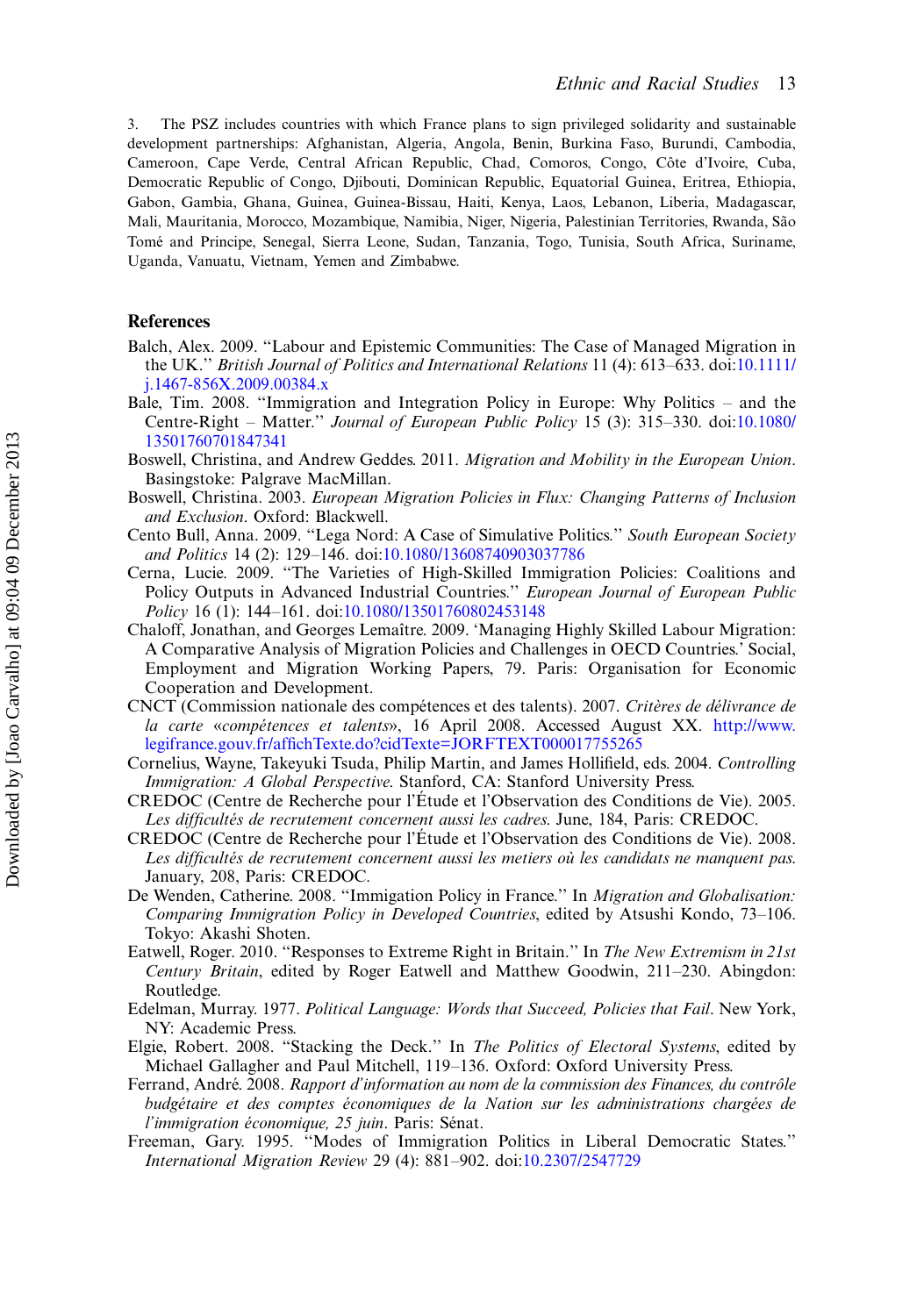- <span id="page-14-0"></span>Freeman, Gary. 2006. ''National Models, Policy Types, and the Politics of Immigration in Liberal Democracies." West European Politics 29 (2): 227–247. doi:[10.1080/014023805005](http://dx.doi.org/12585) [12585](http://dx.doi.org/12585)
- Front National. 2001. 300 mesures pour la renaissance de la France. Accessed August XX. [http://medias.lemonde.fr/mmpub/edt/doc/20061110/833384\\_programmefn.pdf](http://medias.lemonde.fr/mmpub/edt/doc/20061110/833384_programmefn.pdf)
- Geddes, Andrew. 2008. ''UK Migration Policy: Between the Past that Cannot be Forgotten and the Future that Cannot be Avoided." In Migration and Globalisation: Comparing Immigration Policy in Developed Countries, edited by Atsushi Kondo, 139-160. Tokyo: Akashi Shoten.
- Gould, Philip. 2007. ''Labour's Political Strategy.'' In Political Communications: The General Election Campaign of 2005, edited by Dominic Wring, Jane Green, Roger Mortimore and Simon Atkinson, 150-167. Basingstoke: Palgrave Macmillan.
- Hansen, Randall, and Jobst Koehler. 2005. ''Issue Definition, Political Discourse and the Politics of Nationality Reform in France and Germany." European Journal of Political Research 44 (5): 623-644. doi:[10.1111/j.1475-6765.2005.00241.x](http://dx.doi.org/10.1111/j.1475-6765.2005.00241.x)
- Home Office. 2002. Secure Borders, Safe Haven. London: Home Office.
- Home Office. 2005. Controlling our Borders: Making Migration Work for Britain. London: Home Office.
- Joppke, Christian. 2004. ''Commentary.'' In Controlling Immigration: A Global Perspective, edited by Wayne Cornelius, Takeyuki Tsuda, Philip Martin and James Hollifield, 381-386. Stanford, CA: Stanford University Press.
- Labour. 2001. Ambitions for Britain: Labour's Manifesto 2001. Accessed August 13. [http://](http://www.pixunlimited.co.uk/pdf/news/election/labourmanifesto1.pdf) [www.pixunlimited.co.uk/pdf/news/election/labourmanifesto1.pdf](http://www.pixunlimited.co.uk/pdf/news/election/labourmanifesto1.pdf)
- Lavenex, Sarah. 2007. "The Competition State and Highly Skilled Migration." Society 44 (2): 32-41. doi:[10.1007/BF02819924](http://dx.doi.org/10.1007/BF02819924)
- Layton-Henry, Zig. 2004. ''Britain: From Immigration Control to Migration Management.'' In Controlling Immigration: A Global Perspective, edited by Wayne Cornelius, Takeyuki Tsuda, Philip Martin and James Hollifield, 297-333. Stanford, CA: Stanford University Press.
- Lochak, Danielle, and Carine Fouteau. 2008. Immigré sous contrôle. Les droits des étrangers: un état des lieux. Paris: Le Cavalier Bleu.
- Kingdon, John. 1995. Agendas, Alternatives, and Public Policies. New York, NY: Longman.
- Marthaler, Sally. 2008. ''Nicolas Sarkozy and the Politics of French Immigration Policy.'' Journal of European Public Policy 15 (3): 382-397. doi:[10.1080/13501760701847614](http://dx.doi.org/10.1080/13501760701847614)
- Martin, Philip. 2004. ''Germany: Managing Migration in the Twenty-First Century.'' In Controlling Immigration: A Global Perspective, edited by Wayne Cornelius, Tsuda Takeyuki, Phillip Martin and James Hollifield, 221-353. Stanford, CA: Stanford University Press.
- Messina, Anthony. 2007. The Logics and Politics of post-WWII Migration to Europe. New York: Cambridge University Press.
- Meyers, Eytan. 2002. ''The Causes of Convergence in Western Immigration Control.'' Review of International Studies 28 (1): 123-141. doi:[10.1017/S0260210502001237](http://dx.doi.org/10.1017/S0260210502001237)
- Mitchell, Paul. 2008. ''The United Kingdom: Plurality Rule under Siege.'' In The Politics of Electoral Systems, edited by Michael Gallagher and Paul Mitchell, 157-184. Oxford: Oxford University Press.
- Noiriel, Gérard. 2008. A quoi sert l'identité nationale. Paris: Agone.
- OECD (Organisation for Economic Cooperation and Development). 2011. ''StatExtracts: Complete Databases Avaliable Via OECD's Library.'' Accessed August XX. [http://stats.](http://stats.oecd.org/Index.aspx) [oecd.org/Index.aspx](http://stats.oecd.org/Index.aspx)
- Perrineau, Pascal, ed. 2008. Le vote de rupture: Les élections présidentielle et législatives d'avriljuin 2007. Paris: Les Presses de Sciences Po.
- Peters, Guy. 1998. Comparative Politics: Theory and Methods. Basingstoke: Macmillan.
- Rawnsley, Andrew. 2010. The End of the Party. The Rise and Fall of New Labour. Stirlingshire: Penguin Books.
- Sales, Rosemary. 2007. Understanding Immigration and Refugee Policy. Bristol: The Policy Press.
- Salt, John. 2009. International Migration and the UK. London: Organisation for Economic Cooperation and Development.
- Sarkozy, Nicholas. 2005. Declaration de M. Nicolas Sarkozy, ministre de l'intériur et de aménegement du territoire et président de l'UMP, sur les propositions de l'UMP en matériere